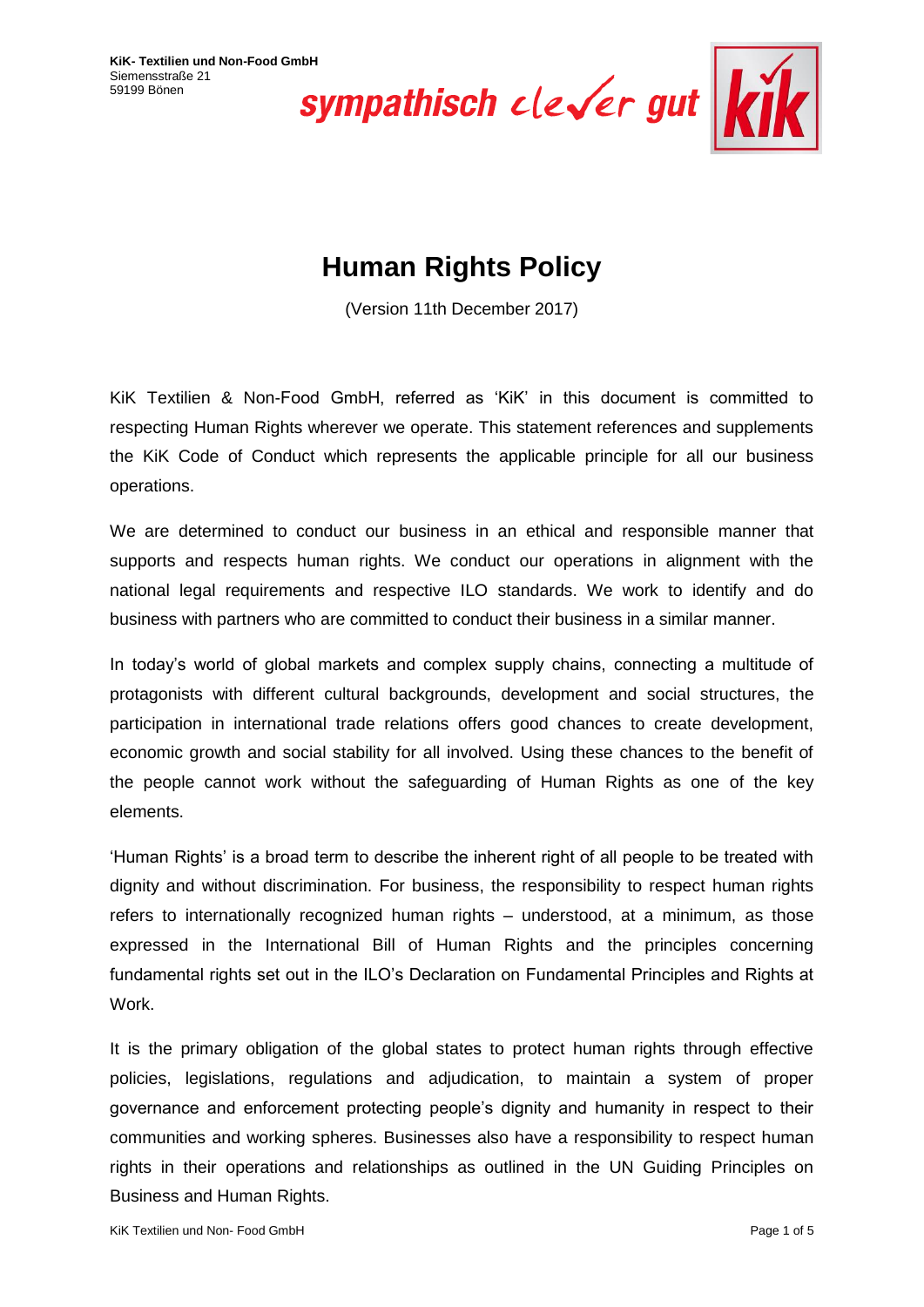

Our human rights commitment extends to our employees and, in the reach of our leverage and responsibility, to other parties in our supply chain. However, every company within our Supply Chain has its own responsibility as per the UN Guiding Principles. KiK is committed to respecting human rights in its operations and business relationships, including using its leverage when able and providing/cooperating in legitimate remediation processes when harms occur. Our Code of Conduct provides guidance on addressing grievances.

All merchandise suppliers must agree and accept the business principles as declared in the KiK Code of Conduct, which with reference to the ILO Core Labor Standards sets clear requirements for worker's rights, ethical business practices, employment practices and environmental and safety conditions.

We consider the respect for human rights as an integral part and expression of our Corporate Social Responsibility which is embedded in our day to day business dealings and management structures. For that we implement and maintain appropriate human rights due diligence processes into all our business dealings to prevent becoming complicit or supportive in any human rights abuses.

KiK feels confident that promoting good business governance and compliance is one of the key factors for a successful contribution of businesses to Human Rights protection. As we are obliged to adhere to local law wherever we do business, we will evaluate which impact a possible human rights conflict may have and will try to mitigate adverse impacts within our sphere of influence.

As the focus of our business is in the fashion trade we have daily dealings within emerging societies and developing countries which may bear a higher risk for exposure to potential human rights abuses. Even though we are aware of this challenge, we believe that we can make a difference by effectively engage in, rather than absence from, such countries and identify and address salient human rights issues through our due diligence processes.

Where human rights abuses relate directly to our business risks, in our assessment we are focusing on the gravity and scale of potential perils and resulting harm, the likelihood of their occurrence and adequate abilities for their avoidance and our potential of influence. That can result in the need to put in place additional due diligence and address risks effectively where appropriate, using our leverage to work either in single relationships or in broad-based partnerships.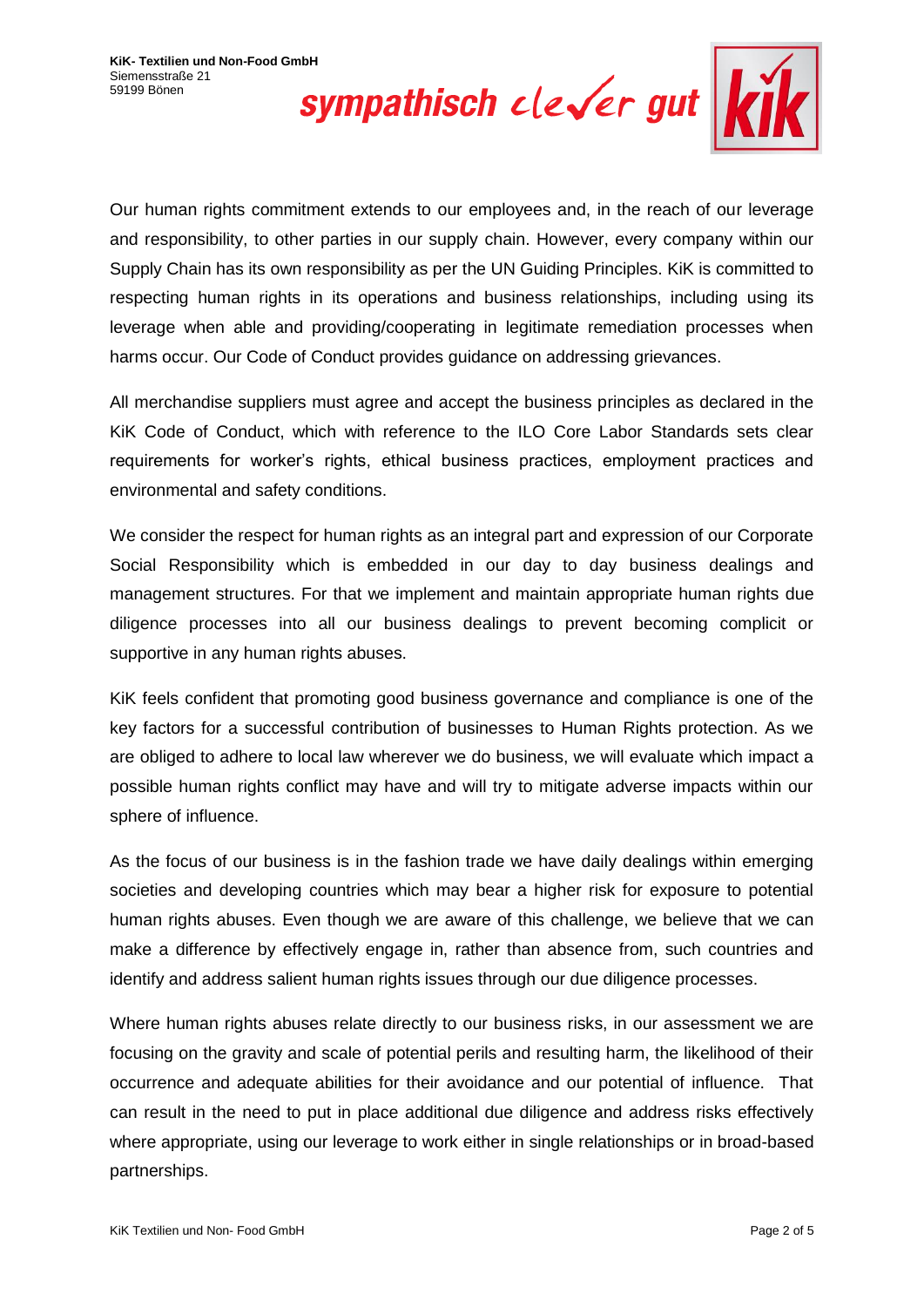

We regard the protection of human rights in international trade as basically a responsibility of governments and their democratic obligation to which companies can contribute by respecting human rights in their international business dealings. We regard the cooperation and partnership with governments, corporations, social partners and experienced and pragmatic stakeholders as an important factor to our success, offering our company's commercial leverage, expertise and management skills for a joint and supportive approach.

To identify its exposure KiK has conducted an investigation in its supply chain to identify the salient human rights perils and negative impacts within our ability of awareness and commercial influence. The key human right related areas specifically also addressed in our Code of Conduct have been identified as follows:

# **1. Right of equality and non-discrimination**

We strongly stand against discrimination and promote equality regardless of people's gender, religion, age, race, social background, caste, nationality, ethnic and national origin, membership in workers' organizations, disability, migration, sexual orientation, political affiliation or any other personal characteristic wherever applicable in our business operation, especially in respect to working and employment conditions.

## **2. Right to life, liberty and personal security**

KiK believes in personal freedom of people and right to life and physical integrity with specific regard to the conditions of labor. Securing occupational health & safety is in the central focus of our concerns. Personal data security shall be ensured for all.

## **3. Right for motherhood and childhood**

KiK supports the 'United Nations Convention on the Elimination of Discrimination against Women' and the 'United Nations Convention on the Rights of the Child'. Especially as main parts of the work force in the textile supply chain are female, motherhood and childhood shall be protected with special care and assistance without any form of discrimination. This also includes the exposition to the use of child labor in textile production.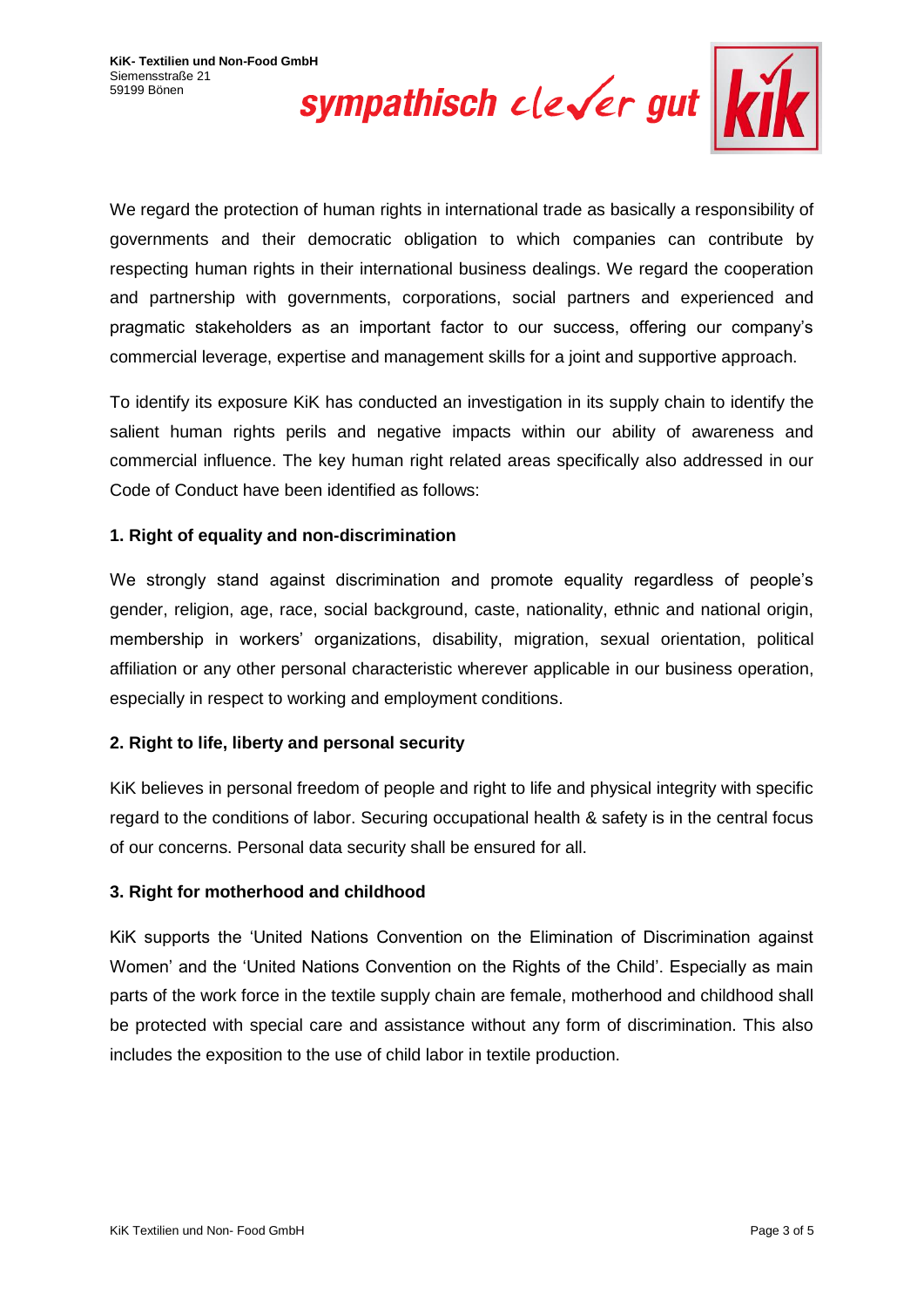KiK- Textilien und Non-Food GmbH<br>Siemensstraße 21<br>59199 Bönen<br>**Sympathisch** clever gut



## **4. Freedom from slavery and forced labour**

In the environment of our business operations, we do not accept any form of slavery, bonded labor, servitude or other forced and compulsory labour or unpaid work.

## **5. Freedom from abuse and degrading treatment**

We believe in everyone's right to be protected from any form of physical, verbal, sexual abusive or other form of degrading treatment.

### **6. Right to get access to effective remedies**

In our business operations, anyone who is a victim of Human Rights violations shall have the right to get access to effective and appropriate remedies within the legal framework provided for.

### **7. Freedom of association**

Everyone shall have the right to freedom of peaceful assembly and association for collective bargaining.

#### **8. Right to social security**

KiK recognizes the right to social security especially, in case of unemployment, injury, sickness, disability, child support, widowhood and old age.

#### **9. Right to rest and leisure**

We support the right of workers to have adequate rest and leisure, including limitations of working hours and periodic holidays with pay based on national and international law.

## **10. Right for a clean environment, water safety and sanitation**

In KiK business operation, everyone has the right to live in a healthy environment and get access to clean water and proper sanitation system. Business operation shall be designed accordingly to respect these areas.